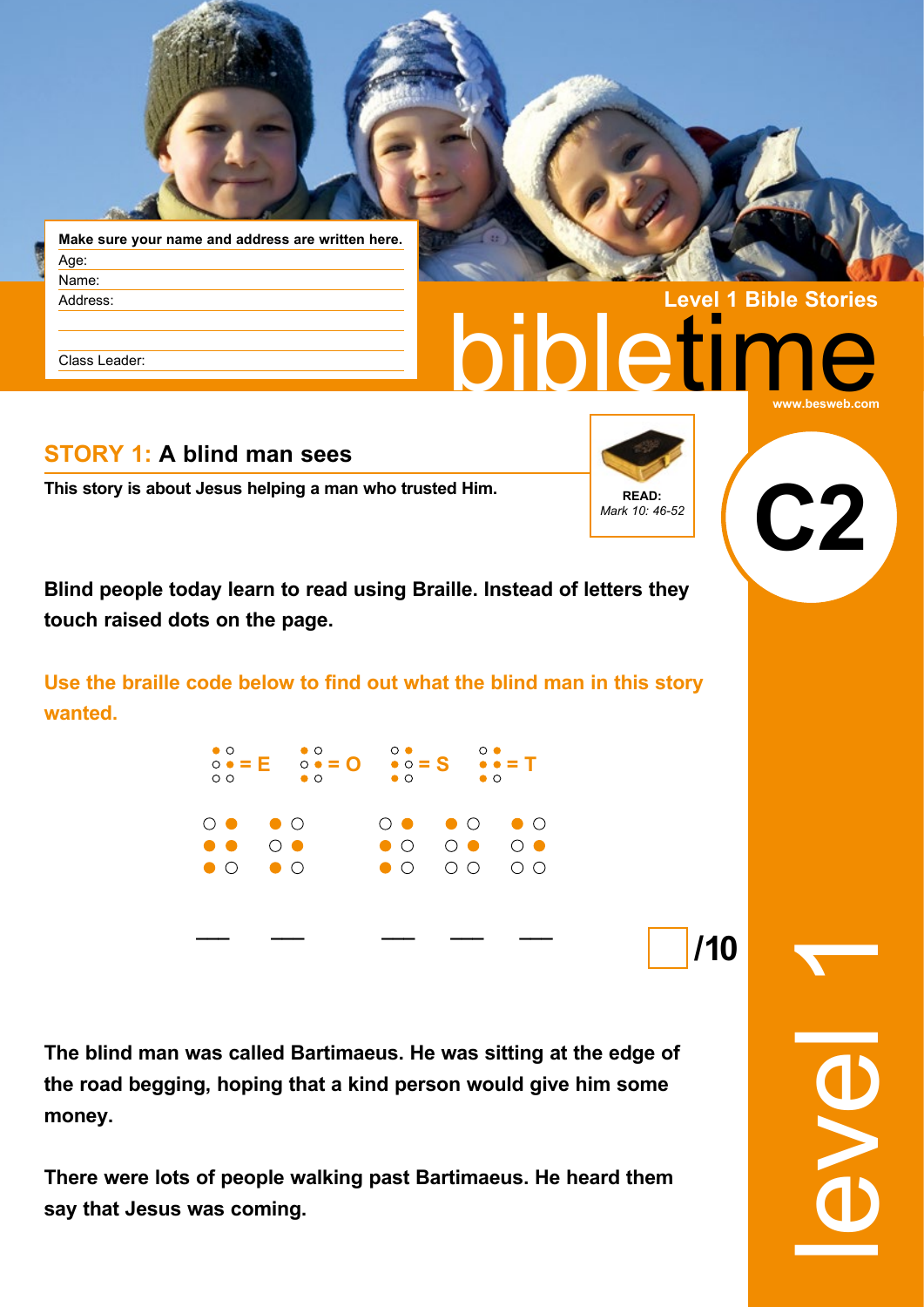**He knew that Jesus could make him see. He must have been so excited.**

**He started to shout, "Please help me!" The people told him to be quiet. But he called to Jesus as loudly as he could. Jesus heard him calling and told him to come over to Him.**

**Jesus asked him what he wanted.**

#### **Complete the speech bubbles.**



**The man told Jesus that he wanted to see. Jesus was pleased that the man trusted in Him. Jesus spoke to him again and suddenly he could see! He was so happy he followed Jesus down the road, thanking God for what had happened.**

**Draw some things that Bartimaeus could now see.**



**TOTAL:**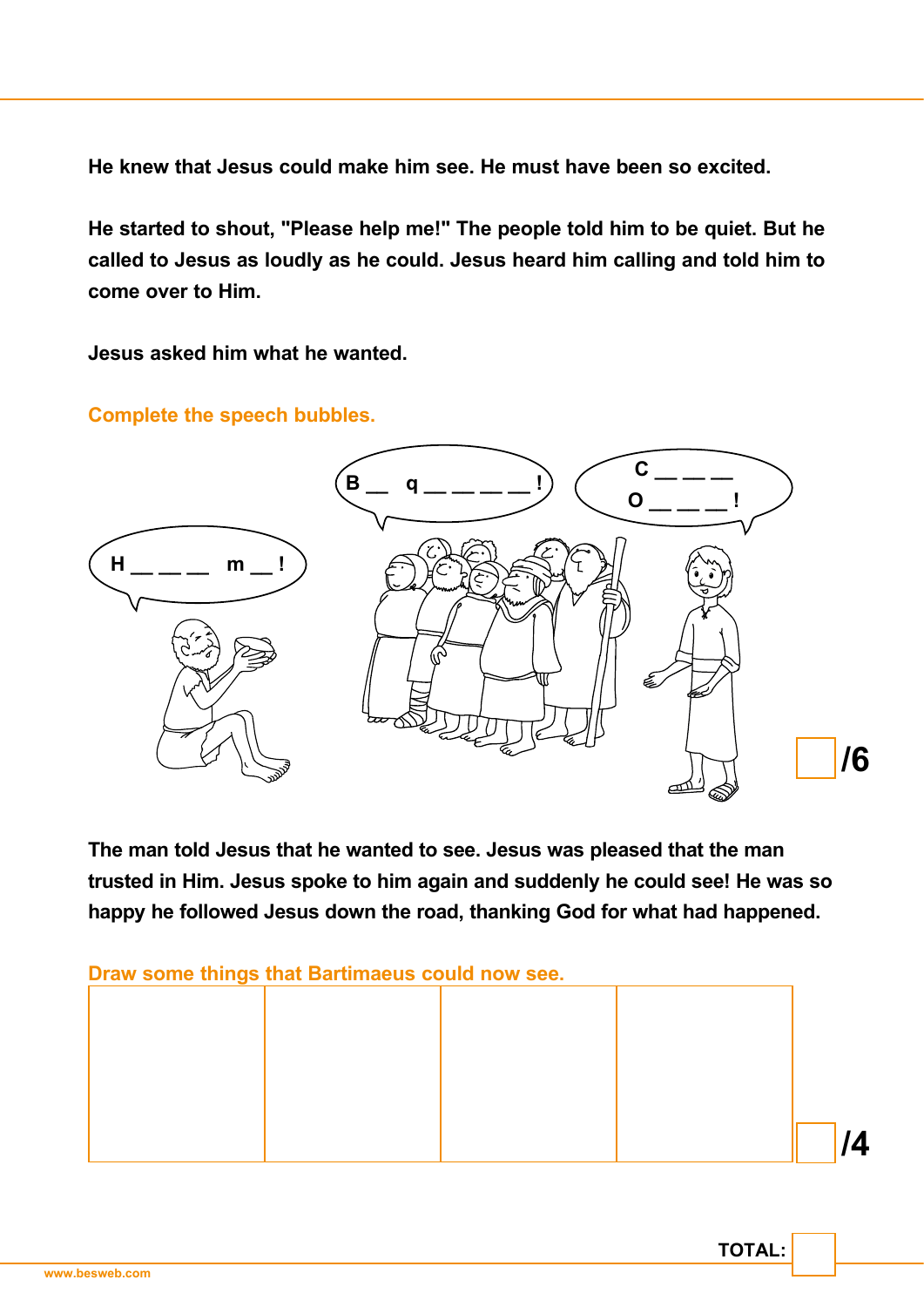

# **STORY 2: A crowd is fed**

**This story is about Jesus feeding hungry people. READ: READ: READ:** 



### **Imagine you are going on a picnic, draw what you would bring.**



**This story is about a very large picnic. Many people had come to listen to Jesus. They had been away from home for a long time and were very hungry. There was nowhere to buy any food.**

**Andrew, one of Jesus' helpers, found out that a boy in the crowd had a lunch of five small loaves and two fish. It was just enough for the boy himself but he gave it all to Andrew who brought it to Jesus.**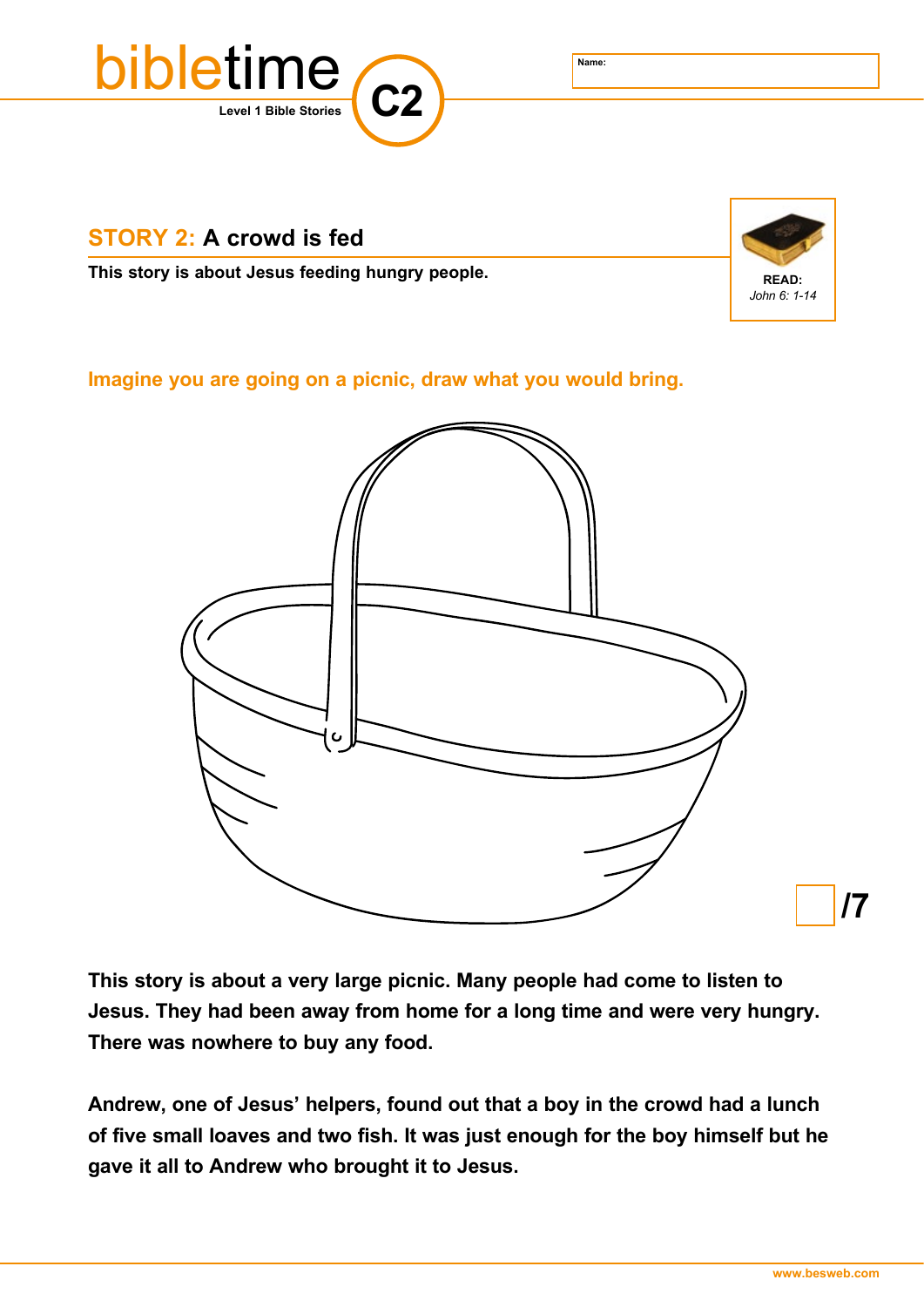

**Jesus told the people to sit down and then He gave thanks to God for the food. After that Jesus' helpers started to pass the bread and fish around.** 

**Use the word bank to fill in the gaps.**

**food miracle hungry fish lunch five**  The people were  $h_$  \_\_ \_ \_ \_ \_ . There was nowhere to buy any f  $\qquad \qquad$ . A small boy had brought some  $I_$  \_\_ \_ \_ \_ . The boy had  $f_$  \_\_ \_ \_ loaves and two  $f_$  \_\_ \_  $\overline{ }$  . **Jesus performed a m \_\_ \_\_ \_\_ \_\_ \_\_ \_\_ by feeding everyone. /6**

**There was so much that every single person had enough to eat.** 

**The Bible says that Jesus could do this because He is the Son of God.**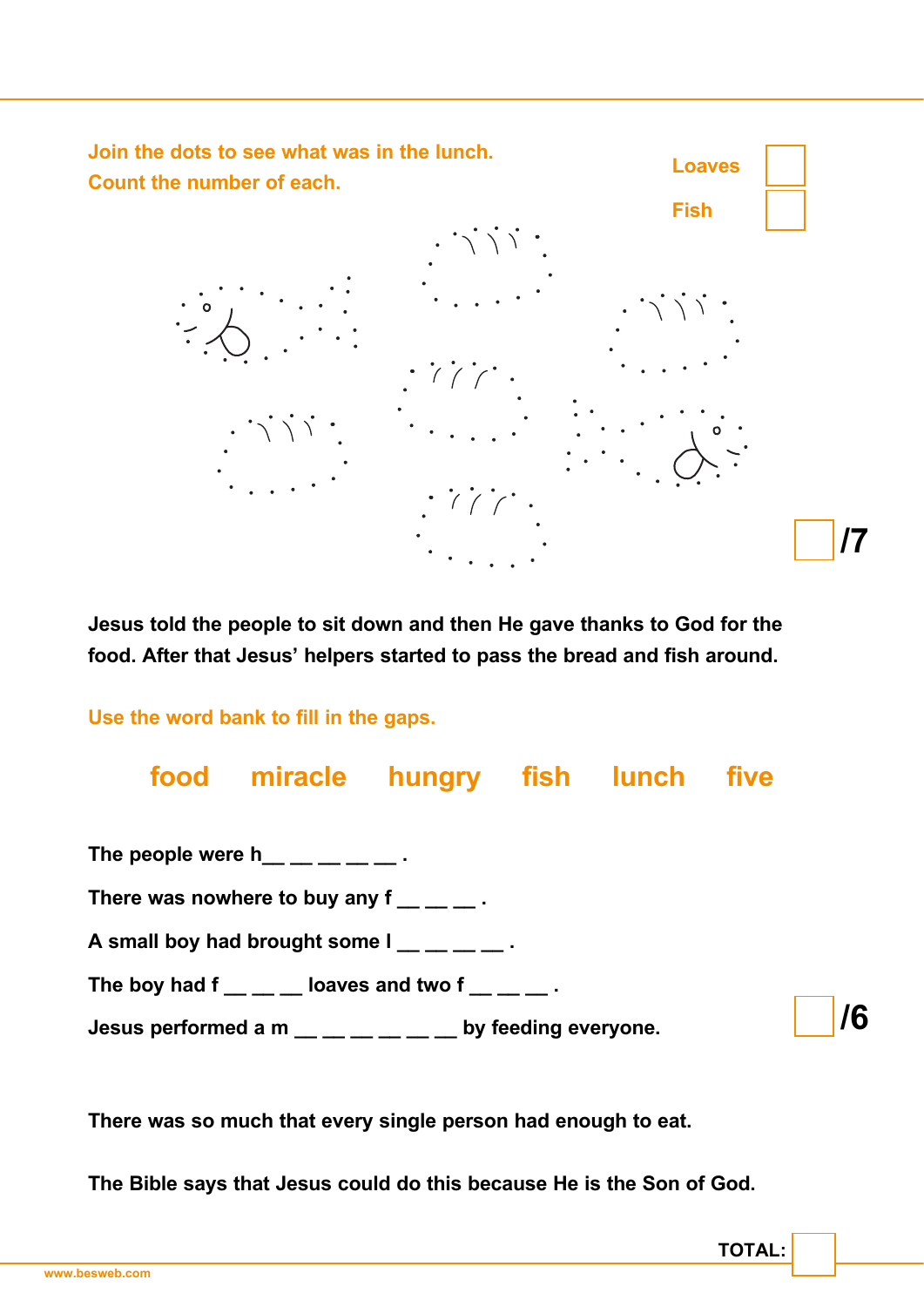**Level 1 Bible Stories C2** bibletime **Name:**

#### **STORY 3: A lame man walks**

**This story is about Jesus healing a man who couldn't walk. <br>READ:** 



**Put a circle around the thing that does not work properly for someone who is lame.**



**Our story is about a man who hadn't been able to walk for 38 years! Every day his friends carried him to the edge of a special pool. The man hoped that some day the water of the pool would make him better.**

**Draw the mat which the man was lying on.**



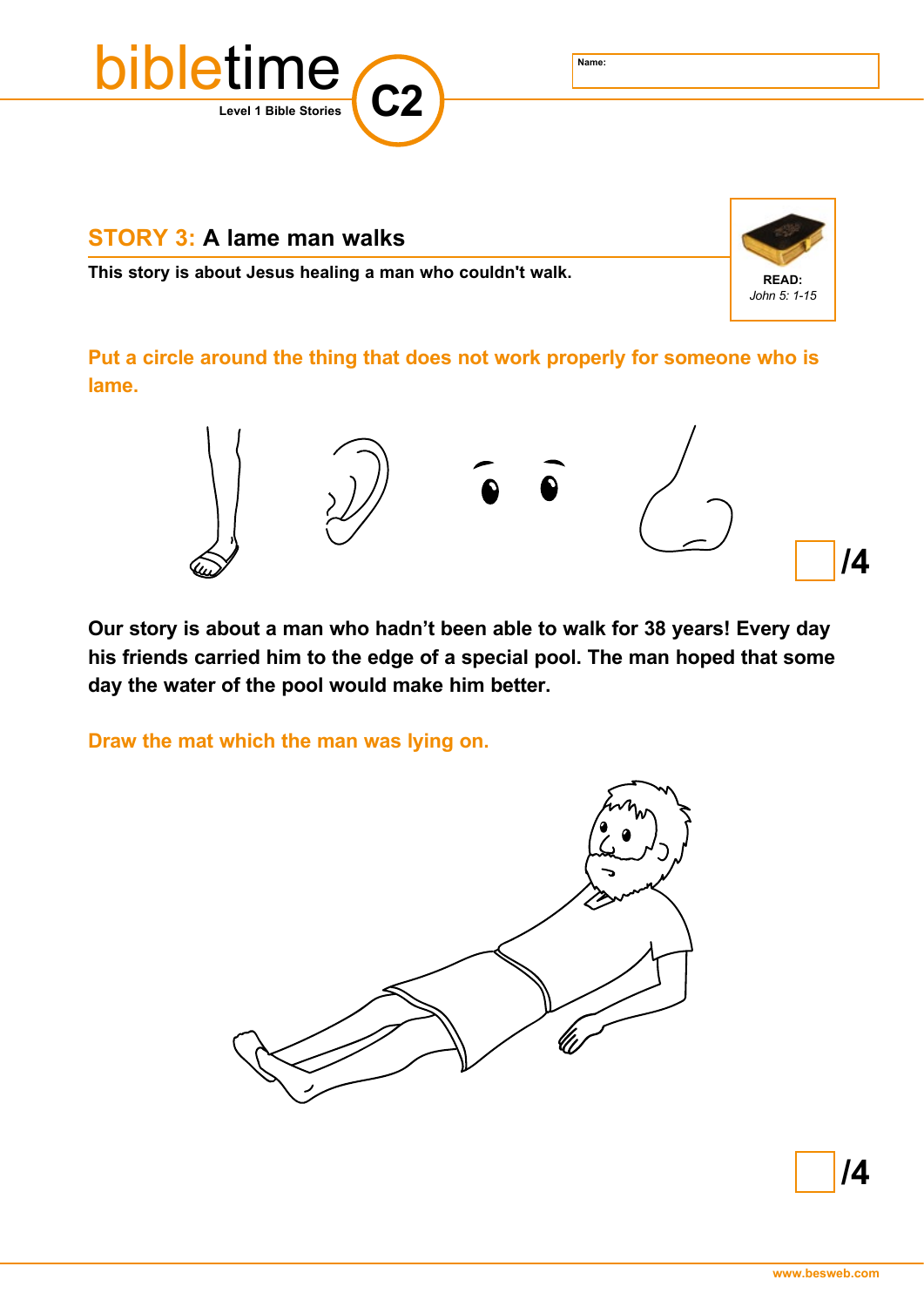**Then one day Jesus came by. He stopped and talked to the man who couldn't walk. Jesus asked him if he wanted to get better and then told him to get up, pick up his mat and walk.**

**Even though the man's legs hadn't worked for such a long time, he found he was able to do what Jesus had told him to do. How amazing! He must have felt so happy!**

#### **Draw a happy face on the man.**

**Write in the speech bubble what the man might have said to Jesus.**



#### **Put a tick (**✓**) or a cross (**✗**) by these sentences.**

**The man hadn't walked for 38 years.**

**He sat at the edge of the road.** 

**Jesus made him able to walk.**

**Jesus changed this man's life. The Bible teaches that He can change our lives too.**

**/6**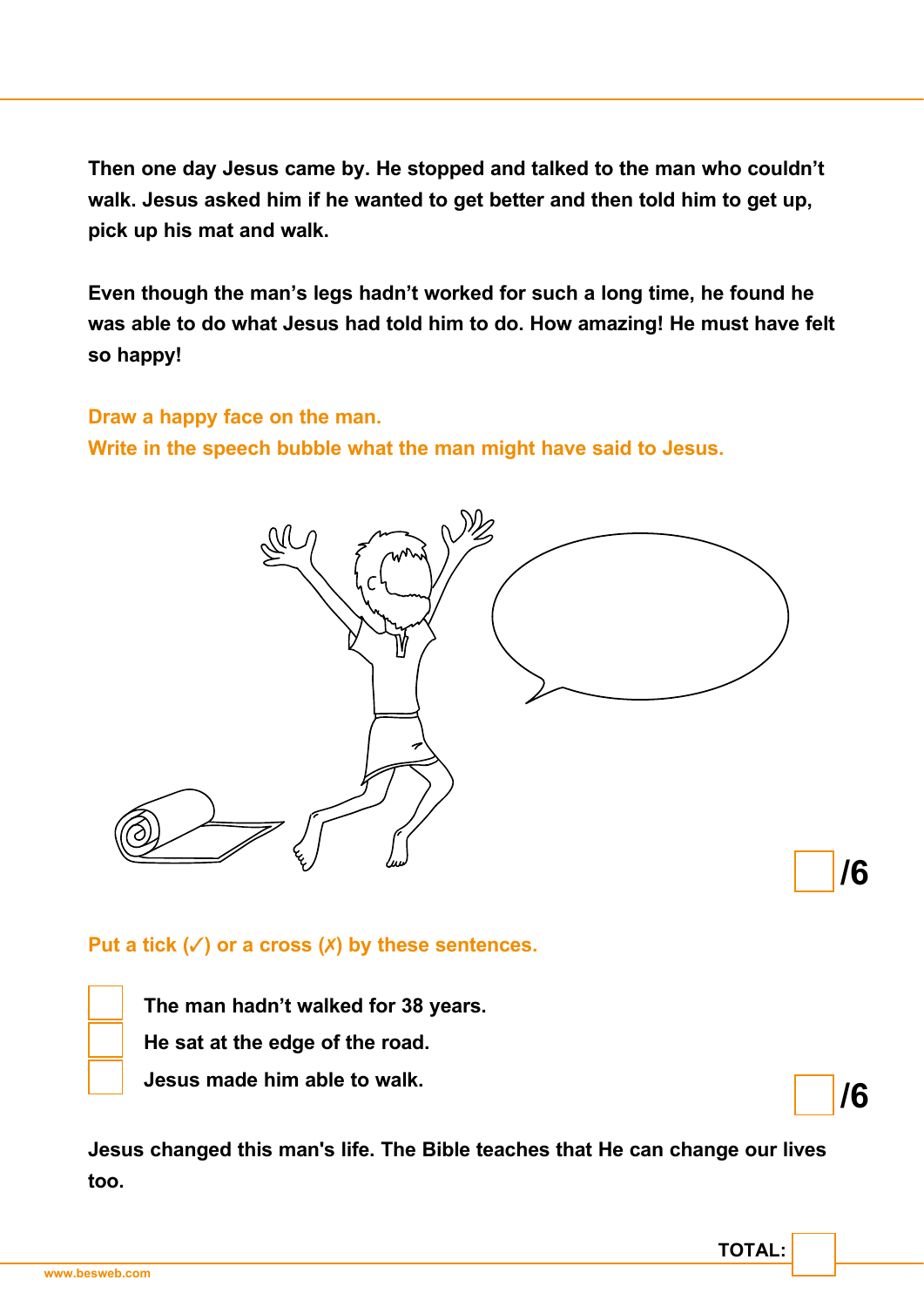

**STORY 4: A dead girl lives!**

**This story is about Jesus giving new life. READ: READ: READ: READ:** 



**Jairus was a worried man. His little daughter was very, very ill. No doctor could make her better! Then Jairus decided to ask Jesus for help. He knew that Jesus could heal people.** 

**Draw Jairus' sick daughter in her bed.**



**/8**

**Soon Jairus found Jesus. They were walking back to Jairus' house when some men came and told them that it was too late. The girl had died. There was no point in Jesus coming.** 

**But Jesus overheard the conversation and told Jairus not to be afraid. Together they arrived at the house and found many people crying. Then Jesus took Jairus, the girl's mother along with Peter, James and John into the girl's room.**